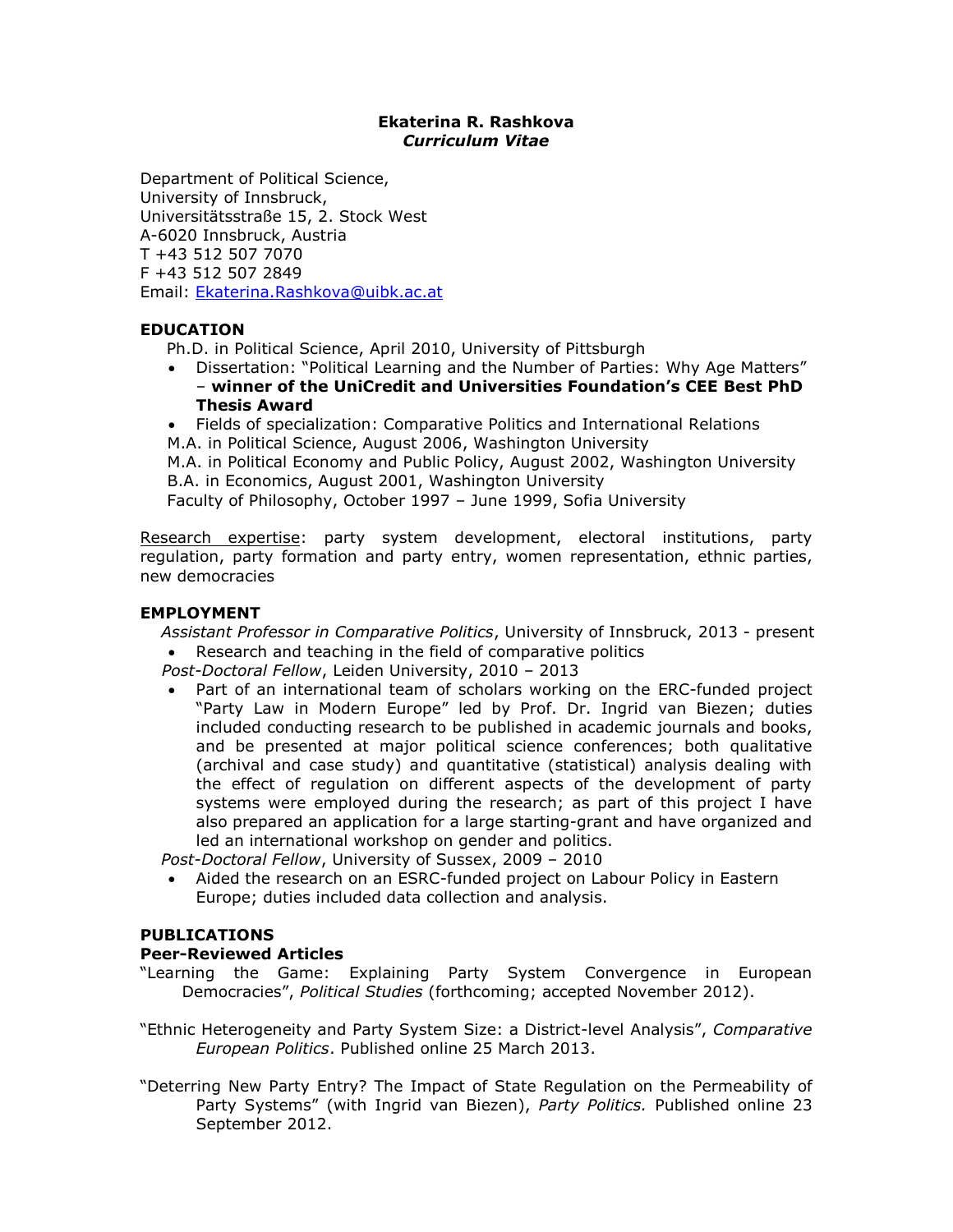- "Does Parity Exist in the 'Macho' World?: Party Regulation and Gender Representation in the Balkans" (with Emilia Zankina), *Representation*  (forthcoming).
- "Gender Politics and Party Regulation: Quotas and Beyond" (with Ingrid van Biezen), *Representation* (forthcoming).
- "The 2011 Presidential Election in Bulgaria: Have Bulgarians left the *Left*?", *Electoral Studies*, 31/2 (2012), pp. 448-465.

### **Book Manuscript**

(revise & resubmit) *Closing the Gap: Party System Convergence, Political Learning, and the Number of Parties* with Palgrave-USA.

### **Book Chapters & Edited Volumes**

- "Contested Legitimacy: Paradoxes in the Legal Regulation of Political Parties", (coeditor and contributor, with Ingrid van Biezen). Special issue of *International Political Science Review,* forthcoming 2013.
- "Gender and Regulation" (co-editor and contributor, with Ingrid van Biezen). Special issue of *Representation*, forthcoming 2013.
- "Party Laws in Comparative Perspective: Evidence and Implications" (with Daniela Piccio and Fernando Casal-Bertoa) in I. van Biezen and H. ten Napel (eds.), *Political Parties and Public Law*, Leiden University Press, (forthcoming, 2013).
- "Ethnic Parties Regulation in Eastern Europe" (with Maria Spirova) in I. van Biezen and H. ten Napel (eds.), *Political Parties and Public Law*, Leiden University Press, (forthcoming, 2013).
- "Bulgarian Political Parties" in D. J. Sagar (eds.), *Political Parties of the World*, John Harper Publishing, 2009, pp.80-88.

### **Book Reviews**

Review of Daniel Bochsler, *Territory and Electoral Rules in Post-Communist Democracies* (Palgrave Macmillan), *East European Politics*, 28/2 (2012), pp. 203-204.

## **Other Publications**

"In the midst of political crisis, Bulgarians are searching for accountability and justice from their government"**.** *LSE EUROPP Blog.* 28 February, 2013. [http://bit.ly/YzDDiB.](http://bit.ly/YzDDiB)

### **Working Papers**

- "Party Regulation in Post-communist Bulgaria", with Maria Spirova, Working Paper Series on the *Legal Regulation of Political Parties*, No. 21, 2012.
- "When Less Means More: Influential Women of the Right the Case of Bulgaria" with Emilia Zankina, Working Paper Series on the *Legal Regulation of Political Parties*, No. 19, 2012
- "Party Law in Comparative Perspective" with Fernando Casal Bertoa and Daniela Piccio, Working Paper Series on the *Legal Regulation of Political Parties*, No. 16, 2012.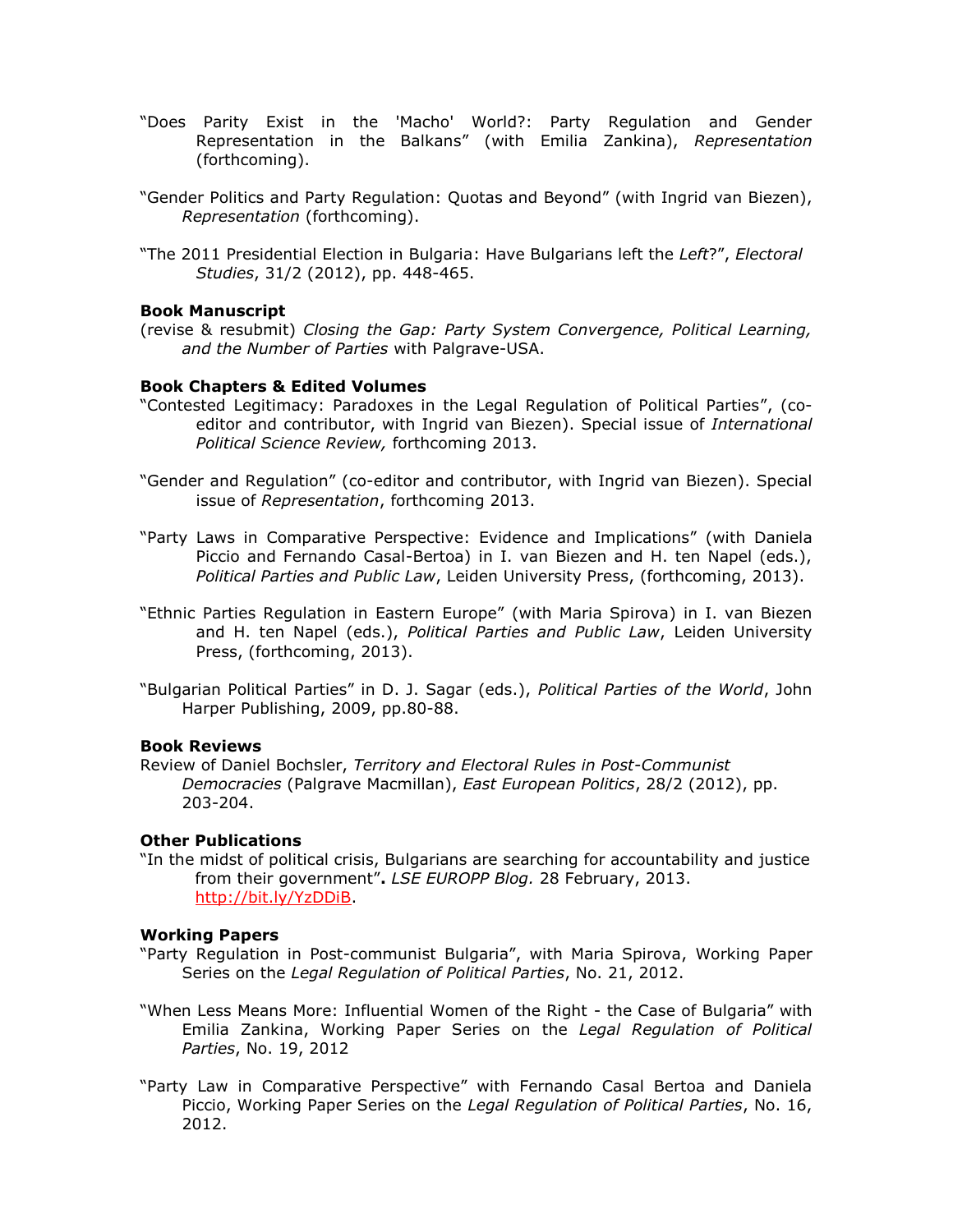- "Breaking the Cartel: The Effect of State Regulation on New Party Entry", with Ingrid van Biezen, Working Paper Series on the *Legal Regulation of Political Parties*, No. 12, 2011.
- "Political Learning, Legal Constraints, and Party System Development: How Do Party Law and Democratic Maturity Affect the Number of Parties", Working Paper Series on the *Legal Regulation of Political Parties*, No. 5, 2010.

### **Publications under review**

- "Party Regulation in Post-communist Bulgaria", with Maria Spirova, under review in *East European Politics*
- "When Less Means More: Influential Women of the Right the Case of Bulgaria" (with Emilia Zankina) at *ECPR Press*, a chapter in a volume edited by Karen Celis and Sarah Childs.

#### **Work in Progress**

- "The World Upside Down: De-legitimizing Party Funding" (with Daniela Piccio, Fernando Casal Bertoa, and Fransje Molenaar), paper project
- "Party Systems in-the-Making: Institutional Change and the Arab Spring", paper project
- "When Being a Political Party Pays Off: Money for 'Nothing' or the Paradox of Party Regulation", paper project
- "Party Cooperation in East European Party Systems: The Effect of the European Union", paper project
- "Voting When There is Something at Stake: Ethnic Heterogeneity, Government Stability, and Voter Turnout", paper project

#### **CONFERENCE PARTICIPATION**

#### **Peer-reviewed paper presentations**

- (2013) "Does Parity Exist in the 'Macho' World?: Party Regulation and Gender Representation in the Balkans" with Emilia Zankina, presented at the *3 rd ECPG Annual Conference* in Barcelona, March 21-23, 2013.
- (2013) "The World Upside Down: De-legitimizing Party Funding" (with Daniela Piccio, Fernando Casal Bertoa, and Fransje Molenaar), presented at the *Political Legitimacy Conference* in Leiden, January 23-25, 2013.
- (2013) "What Gets Women to Government: Determinants of Electing Women to High-Level Political Posts", to be delivered at the *SPSA general conference* in Orlando, Florida, January 3-5, 2013.
- (2012) "Measuring Political Gender Equality: What Gets Women in Government", paper prepared for delivery at the *APSA general conference* in New Orleans, August 30 – September 3, 2012.
- (2012) "Is Banning Ethnic Parties Futile? Evidence from Eastern Europe", with Maria Spirova, presented at the *Workshop on Ethnic Politics and Electoral Democracy* at the University of Zurich, 14-16 June, 2012.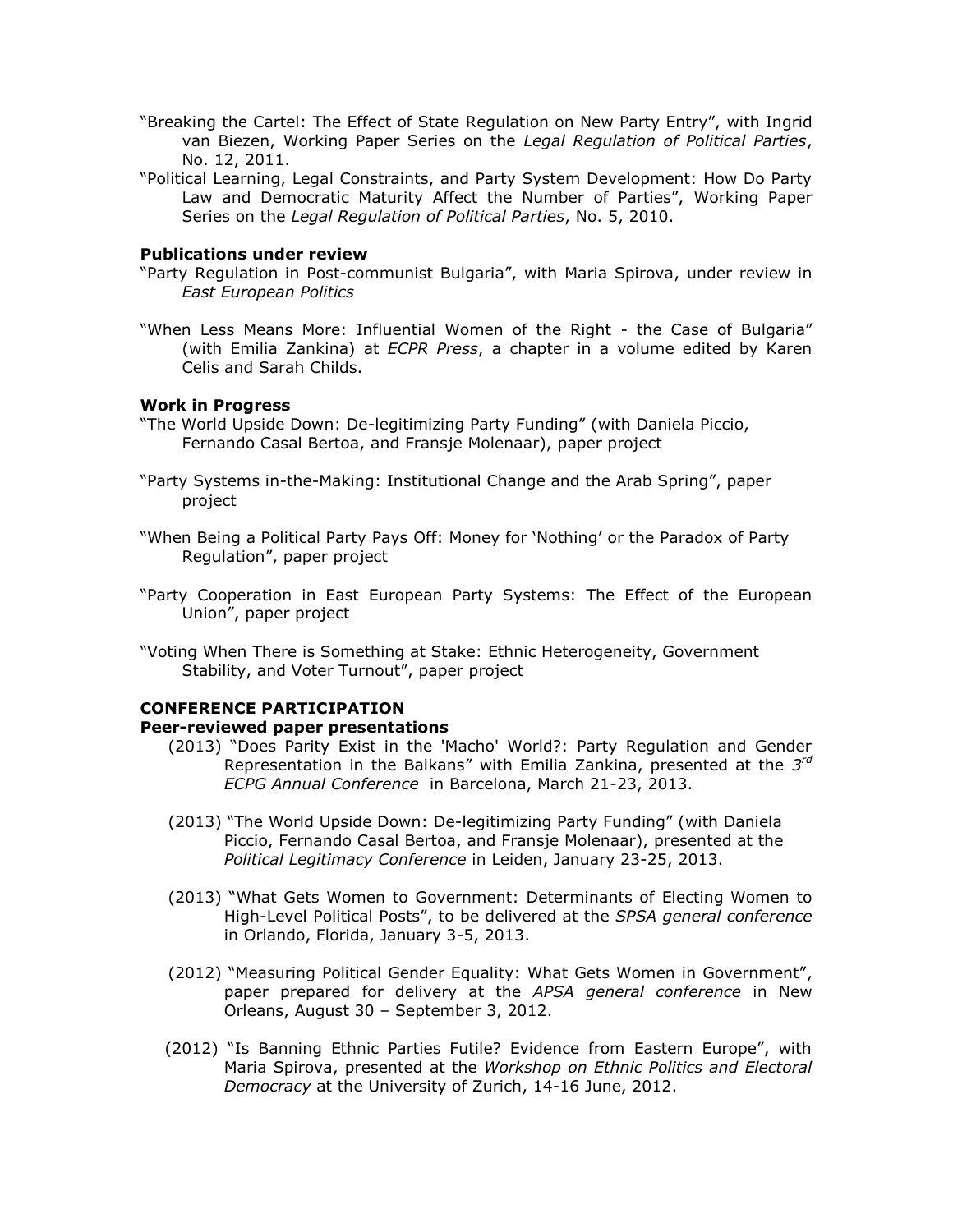- (2012) "When Less Means More: Influential Women of the Right the Case of Bulgaria" with Emilia Zankina, *ECPR Joint Sessions*, Antwerp, Belgium, 10–15/04.
- (2012) "Party Regulation in Post-communist Bulgaria", with Maria Spirova, *19th International Conference of Europeanists*, Boston, USA, 22-24/03.
- (2011)"Breaking the Cartel: The Effect of State Regulation on Newcomers' Entry", with Ingrid van Biezen, *ECPR Conference*, Reykjavik, Iceland, 25-27/08.
- (2011) "Breaking the Cartel: The Effect of State Regulation on Newcomers' Entry", with Ingrid van Biezen, *IPSA-ECPR Joint Conference*, Sao Paulo, Brazil, 16-19/02.
- (2010) "Political Learning and the Number of Parties: Why Age Matters", *Midwest Political Science Association*, Chicago, USA, 22-25/04.
- (2007) "Political Learning and the Number of Parties: The Case of Bulgaria", *ECPR Summer School in European Party Systems*, EUI, Florence, Italy, 10- 21/09.
- (2006) "The Number of Parties: Why Age Matters", *Midwest Political Science Association*, Chicago, USA, 20-24/04.
- (2005) "Electoral Systems And The Determinants Of Voter Turnout", *Pacific Northwest Political Science Association*, Coeur d'Alene Resort, Idaho, USA, 13-15/10.

### **Invited talks & other presentations:**

- (2012) "From Descriptive Representation to Substantive Presence: The Role of Women of the Right in Bulgarian Politics", Corvinus University, Budapest, Hungary, October 3-5, 2012.
- (2012) "Is it a Men's World? Comparative Analysis of the Effect of Regulation on Gender Representation in the Balkans" with Emilia Zankina, presented at the *Gender & Regulation Workshop* in Leiden June 28-29, 2012.
- (2011) "Learning the Game: Explaining Party System Convergence in European Democracies", American University in Bulgaria, 26 September, 2011.
- (2010) "Legal Regulation of Political Parties: Data and Implications" with Evangelos Kyzirakos and Daniela Piccio, *Political parties and Public Law Symposium* at Leiden University, 25 June 2010.
- (2009) "Political Learning and the Number of Parties", *SEI research seminar* at Sussex University, October 2009.

### **TEACHING EXPERIENCE**

- **Introductory courses**
	- i. **Introduction to Comparative Politics** (University of Pittsburgh, Fall 2008) – delivered a guest lecture, evaluated students' work, and held office hours
	- ii. **World Politics** (University of Pittsburgh, Fall 2007) teaching assistant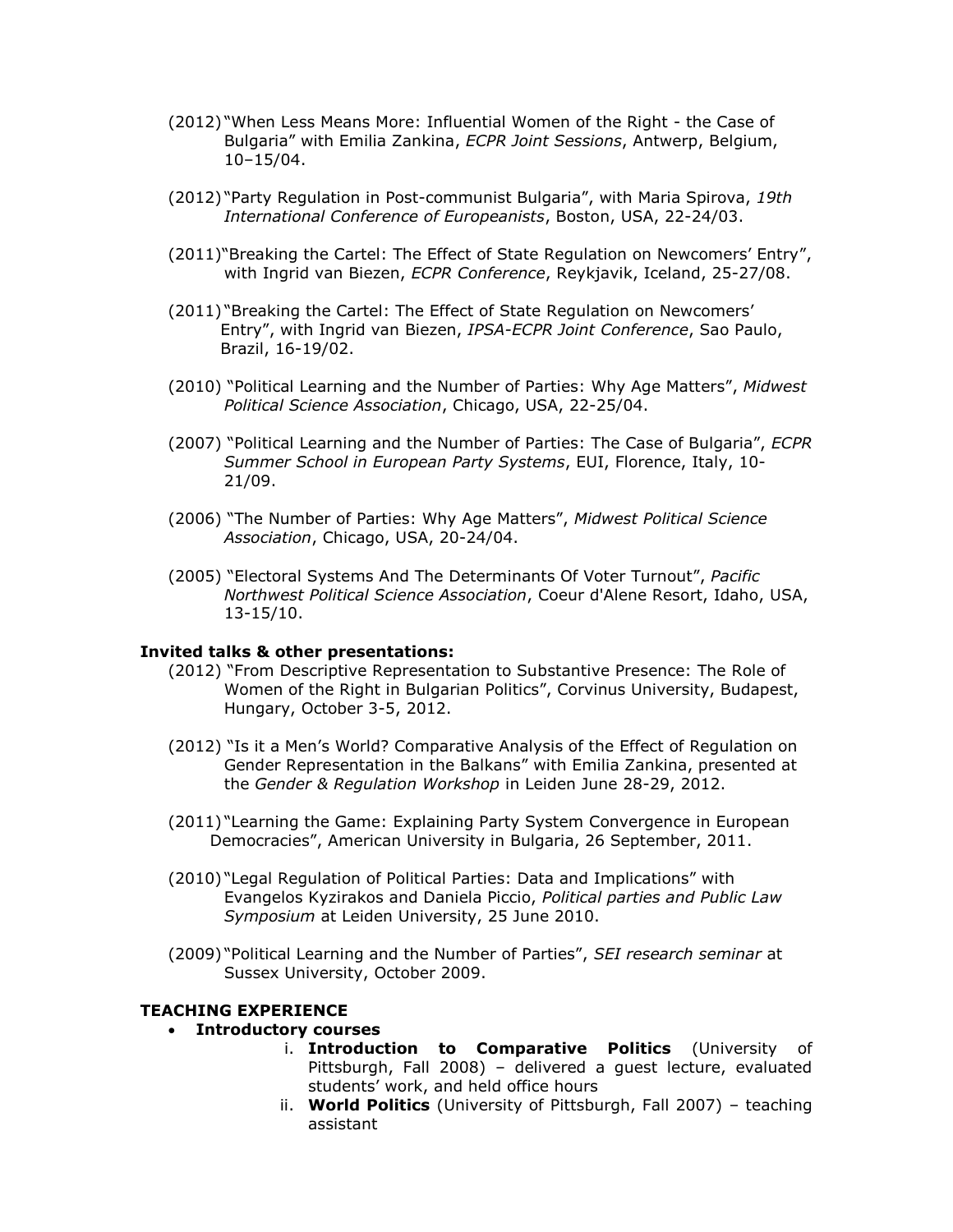- iii. **Introduction to International Relations** (Washington University, Spring 2005) – teaching assistant
- iv. **Introduction to Comparative Politics** (Washington University, Fall 2004) – teaching assistant
- **Upper-level courses**
	- i. **Comparative Analysis of Political Systems**
		- 1. Leiden University (Fall 2011) lead working groups, evaluated students' final exam performance
		- 2. Leiden University College (Fall 2012) instructor
	- ii. **European Union Politics** (Leiden University, Fall 2010) instructor
	- iii. **Government and Politics of Eastern Europe** (University of Pittsburgh, Spring 2009) – instructor
	- iv. **Foreign Policy** (University of Pittsburgh, Spring 2008) teaching assistant
	- v. **East Europe in World Politics** (University of Pittsburgh, Fall 2007, Fall 2008) – teaching assistant
	- vi. **Crossing Borders** (Washington University, Fall 2005) teaching assistant
	- vii. **The Immigrant Experience** (Washington University, Spring 2004) – teaching assistant
	- viii. **The Politics of the European Union** (University College, Washington University, Summer 2004, Fall 2004) – instructor
	- ix. **Individual and Community** (Washington University, Fall 2003) – teaching assistant

## **Graduate-level courses**

i. **Probability Theory** (Washington University, Spring 2003) – grader

### **PROFESSIONAL ACTIVITIES**

**Referee/advisor for:** *Party Politics*, *Security Dialogue*, *Comparative European Politics, Acta Politica, Czech Science Foundation, East European Politics, Regional and Federal Studies, Research Foundation Flanders (FWO)*

- **Academic judge:** for *Undergraduate Research Symposium* "Europe: East and West", University of Pittsburgh (April 2008).
- **Lead organizer:** of *Workshop on Gender & Regulation*, held at Leiden University on June 28-29, 2012 as part of the ERC-funded project *The Legal Regulation of Political Parties in Post-war Europe*.
	- $\circ$  Solely came up with the original idea of combining the fields of gender politics and party politics, looking into how party regulation affects the representation of women; gathered leading international experts from six countries both in Europe and North America; currently preparing an edited journal volume with the presented papers.

### *Membership of Professional Organizations***:**

- American Political Science Association (APSA); organized sections: Comparative Politics, Political Organizations and Parties
- Midwest Political Science Association (MPSA)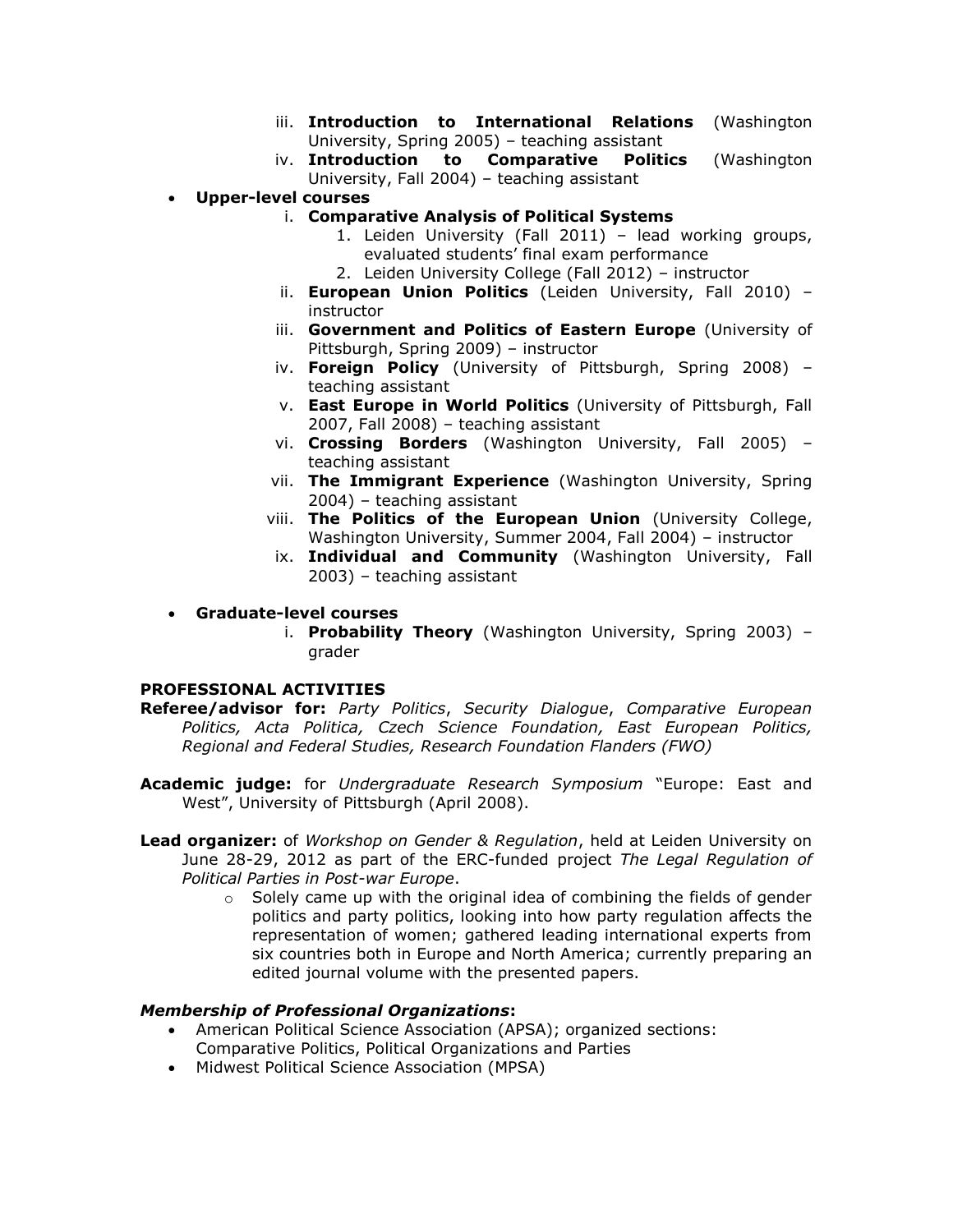## **SCHOLARSHIPS, HONORS, AWARDS**

- The UniCredit and Universities Foundation's CEE Best PhD Thesis Award, Spring 2011 (€5,000)
- Graduate Arts & Sciences Summer Research Fellowship, University of Pittsburgh, Summer 2008 (\$3,000)
- Graduate Student Assistantship, University of Pittsburgh, 2007-2009 (full tuition with teaching obligations)
- EU Center Pre-Dissertation Research Fellowship, University of Pittsburgh, Summer 2007 (\$3,000)
- Umberger Fellowship, University of Pittsburgh, Spring 2007 (full tuition, no teaching obligations)
- Graduate Student Scholarship, Washington U, 2002-2006 (full tuition with teaching obligations)
- Dean's Summer Research Grant, Washington U, Summer 2003, 2004 (\$3,000)
- Fischlowitz Travel Scholarship, Washington U, Summer 2004 (\$5,000)
- St. Nicholas Greek Orthodox Church Academic Scholarship, Fall 2004/Spring 2005 (\$300)
- Center for Political Economy Tuition Scholarship, Washington U, Fall 2001/Spring 2002 (full tuition, no teaching obligations)
- American Institute for Economic and Political Systems (AIPES), Georgetown University & Charles University, Prague, Summer 2002

# **PROFESSIONAL DEVELOPMENT**

- Participant at the ENAPT Workshop, Keele, Summer 2009.
- Participant in the  $16^{th}$  ECPR Summer School on Parties and Party Systems, European University Institute, Florence, Italy, Fall 2007.
- Participant in the EITM Institute, Washington Universityin St. Louis, Summer 2004.
- Participant in AIPES Institute, Georgetown University & Charles University, Prague, Czech Republic, Summer 2002.

## **RESEARCH SKILLS**

Quantitative analysis (statistics, game theory) Qualitative analysis (case studies, elite interviews, surveys) Statistical software packages: STATA (proficient), R (some knowledge)

## **LANGUAGES**

Bulgarian, English – fluent Dutch – working knowledge French, Italian, Russian – basic

## **REFERENCES**

Prof. Alberta Sbragia, Ph.D. **Prof. Karen Celis, Ph.D.** Prof. Karen Celis, Ph.D. Vice Provost for Graduate Studies **Research Professor** Research Professor Jean Monnet Chair *ad personam* **Department of Political Science** Professor of Political ScienceVrije Universiteit Brussels University of Pittsburg Belgium Belgium Belgium

Prof. Scott Morgenstern, Ph.D. Prof. Ingrid van Biezen, Ph.D. Associate Professor of Political Science Department of Political Science Department of Political Science Leiden University University of Pittsburg The Netherlands Email: [smorgens@pitt.edu](mailto:smorgens@pitt.edu) Email: [i.c.van.biezen@fsw.leidenuniv.nl](mailto:i.c.van.biezen@fsw.leidenuniv.nl)